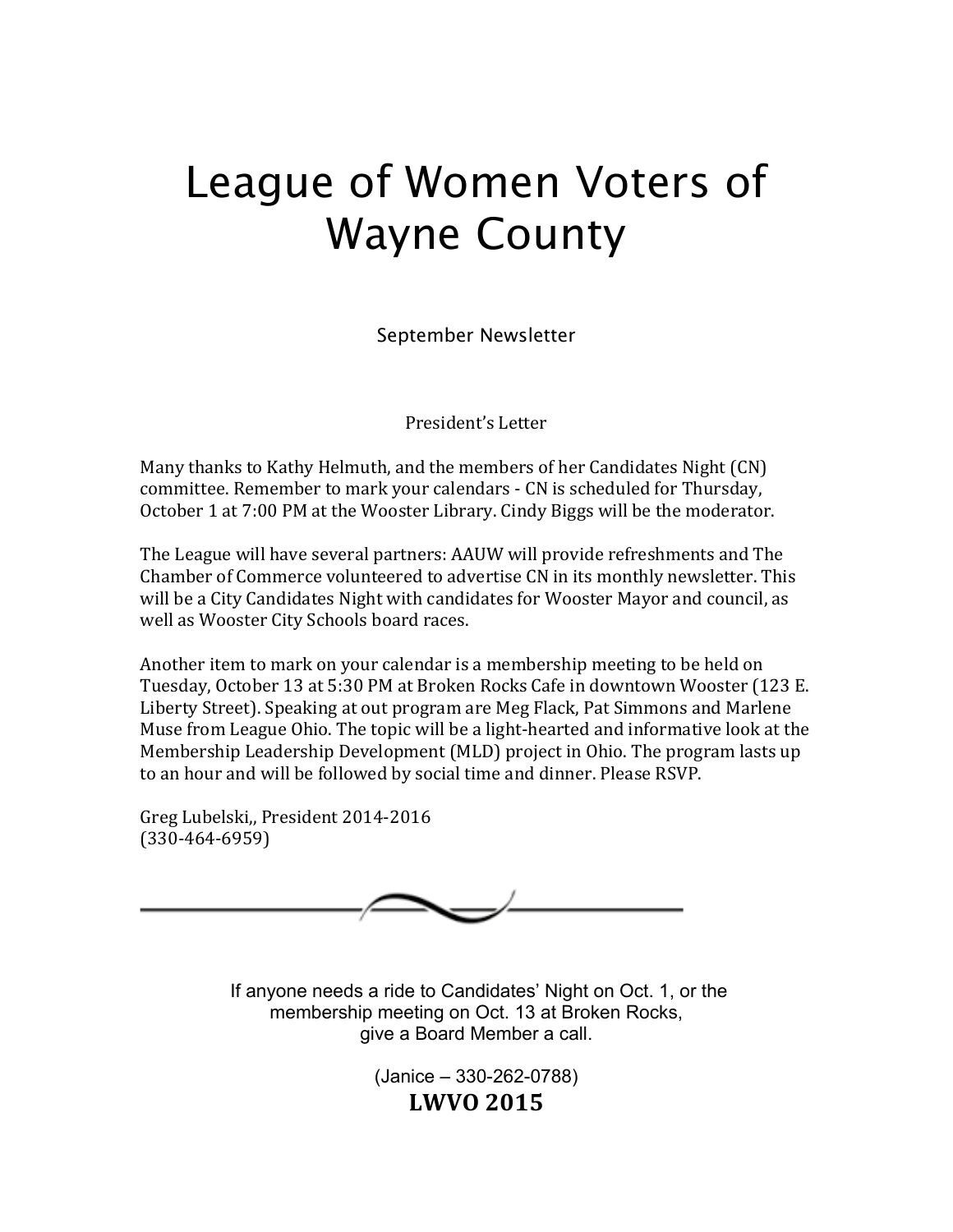## **CONVENTION HIGHLIGHTS**

- Programs- Undue Influence of Big Money in Politics- speaker Dan Krassner, Political Director for Represent US. This organization is nonpartisan anticorruption which uses public education, policy proposals, and grassroots organizing to pass Anti- Corruption Acts at local, state and federal level.
	- $\circ$  This organization was part of a coalition that successfully got 10 laws passed in Florida increasing government transparency and accountability for the purpose of stopping the influence of money in politics.
- Beyond Civility-Speakers State Rep. Denise Driehaus, Bea Larsen and Robert Rack.
	- $\circ$  This program focused on developing skills where citizens and civic leaders meet to explore the barriers to effective dialogue.
- Marcia Johnson-Blanco Co-director of the Lawyers' Committee's Voting Rights Project. She is a leader in voter protection promoting election reform, ensuring minority participation in the redistricting process and ensuring that those with felony convictions regain their voting rights.
- Great Ideas for strategies to grow your league- representatives from various leagues in Ohio discussed their activities that grew their league membership.
	- $\circ$  Ouarterly social events
	- $\circ$  Documentary about the Leagues history
	- $\circ$  Partnerships with other organizations
	- $\circ$  Great speakers and programs
- Vote 411-League representatives from Clermont and Kent are using the 411 software to produce on line and paper voter guides. Very easy software and is economical for the local League to use.
- Dinner Banquet Speaker-Scott Greytak, Policy Counsel and Research Analyst for Justice at Stake. His presentation addressed fundraising by candidates for judge and whether money in judicial elections threatens the impartiality of our courts.
- Effective Advocacy-Discussion about getting the left and the right members of both parties to discuss and finding common solutions for legislation.
- Protecting Fair and Impartial Courts-Discussion on money and judges. There will be a web site

#### LWVO 2015 Business Section

- By-Laws- The members voted up approve the By-Law committee recommendations. The by-laws are not in line with the National League bylaws and all local leagues are required to update their by-laws to reflect both National and State League by-laws.
- Budget- The members voted to approve a bi-annual budget. The state budget for 2016 reflects a 49k deficit and in 2017 and 18, 791 deficit that will be taken from the reserves of 370K. There was discussion on replacing the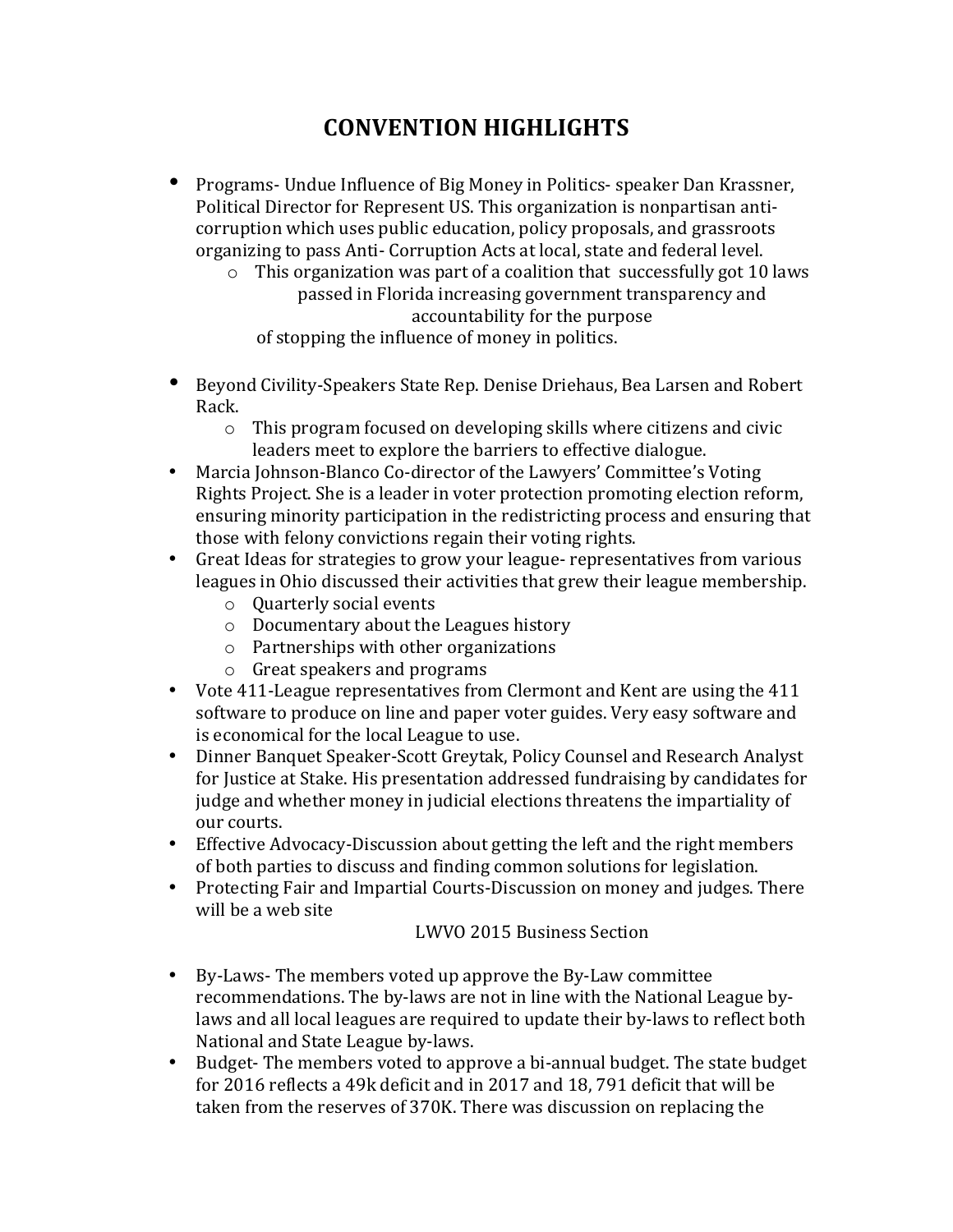reserves and the League Ohio will be launching a program called Inspire-Join the Conversation. This program is a 5 year sustainability campaign to raise 2M. Program launch to be announced at a later time.

- Positions-The delegates voted to approve a study about Primary elections stated by the League of Greater Cleveland with other local leagues. The study will be completed in 1-2 years.
- Delegates approved the slate of officers and board members. Co-Presidents are: Alison Ricker and Mary Kirtz Van Nortwick both from Oberlin. First Vice President-Andrea Cobb. Second Vice President Marleen Muse from Cincinnati. Treasurer-Janet Kershaw from Greater Cleveland. Secretary-Tamara-Hardgrove-Shomo, Tallmadge.
- Board of Directors-League of Women Voters web-site.

#### \* \* \* \* \* **LWVUS Studies**

Local leagues have been asked to participate in two new studies by LWVUS: "Constitutional Amendment" and "Money in Politics." These studies are due by December. Because of that deadline, the Board is organizing a small group to conduct the study and then report to the Board.

Please watch your email for a questionnaire that will 1) ask you to consider which topic should be studied, and 2) ask whether you are interested in participating.

Descriptions and outlines of both studies may be found on the LWVUS "League Management Site."

\* \* \* \* \* \* \* \*

## Candidates' Night October 1, 2015

### Wayne County Public Library 7:00 pm Contested races include mayor, school board and city council.

Calendar